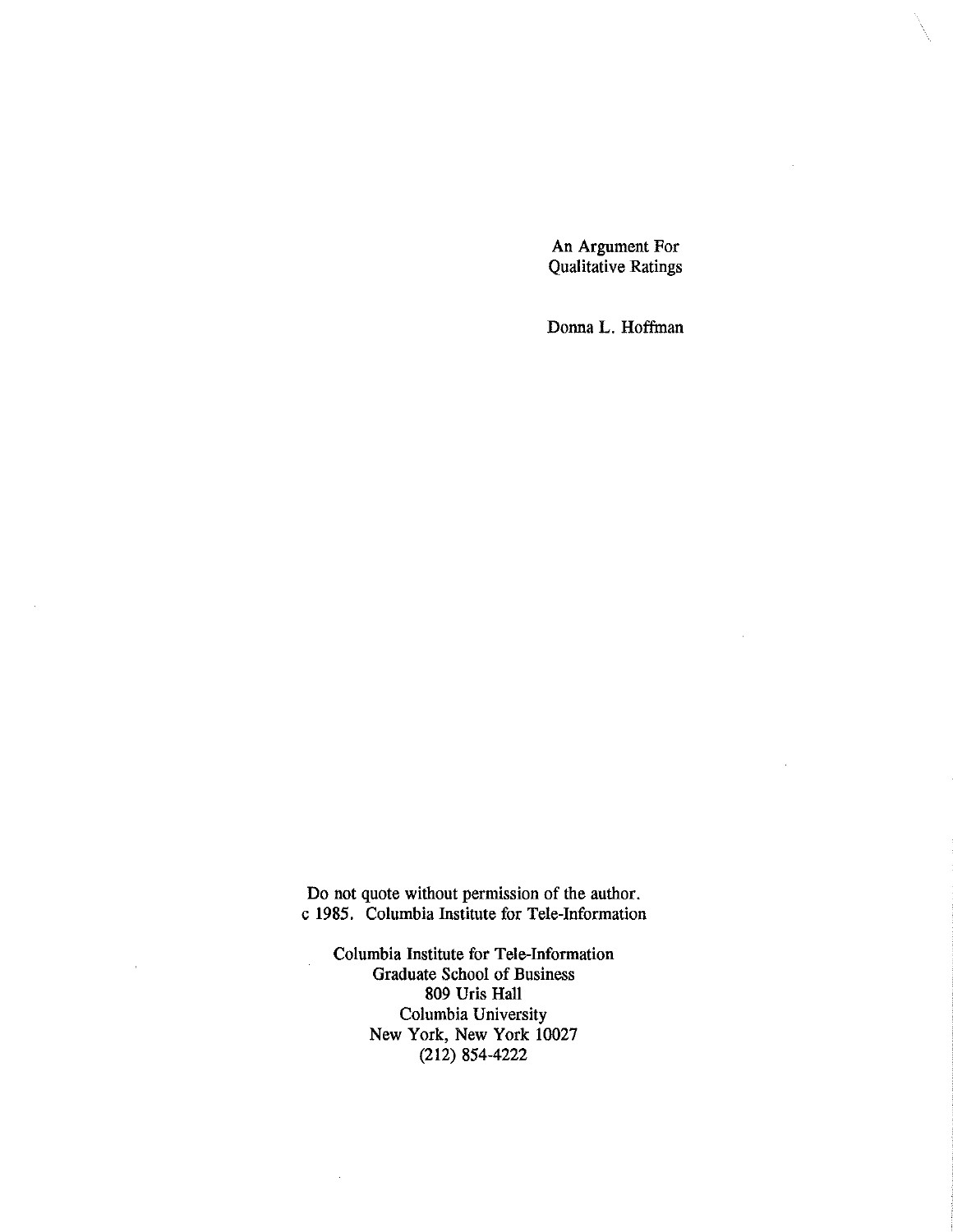AN ARGUMENT FOR

 $\Delta \phi = 0.5$  and

 $\sim$   $\sim$   $\sim$   $\sim$   $\sim$   $\sim$ 

### QUALITATIVE RATINGS

by

Donna L. Hoffman

Assistant Professor Columbia University School of Business

1985

Research Working Paper Series. Not for citation, quotation, reproduction, or distribution withou written permission. All papers represent the author view only and not necessarily that of the Research Program or its affiliates,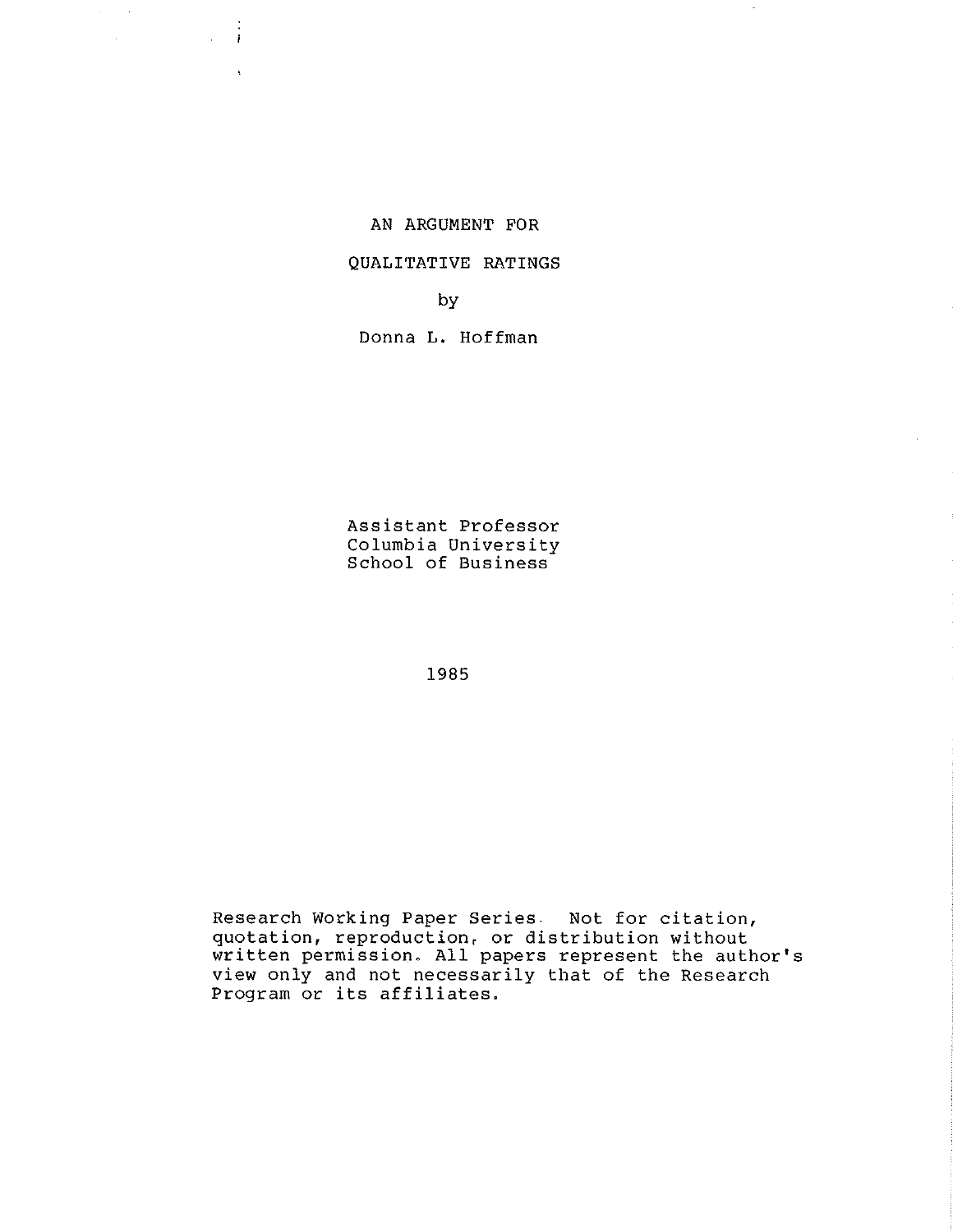$\mathcal{L}^{\text{max}}_{\text{max}}$  , where  $\mathcal{L}^{\text{max}}_{\text{max}}$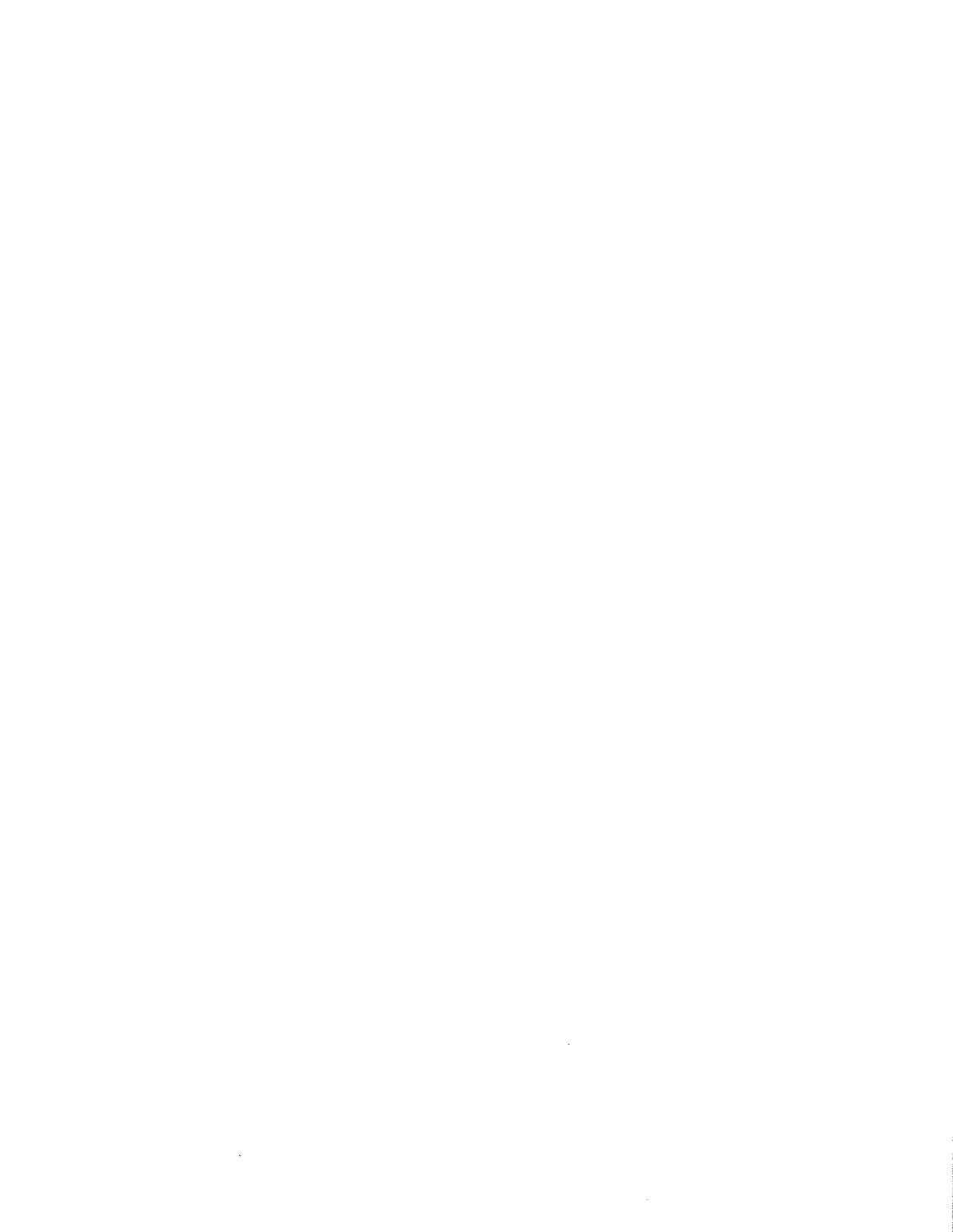# **AN ARGUMENT FOR QUALITATIVE RATINGS**

**Are traditional television ratings systems "woefully inadequate? A challenge to the accepted ways of measuring audiences.** 

**BY DONNA L. HOFFMAN**<br> **I** I **I**<sup>t</sup> used to be easy," a net-<br>
work vice president told work vice president told Sally Bedell Smith of *The*  New *York Times* recently. "You watched "M'A'S'H" on Monday night and you'd put that in the diary. Now, if you have 30 channels on cable you watch one channel, switch to a movie, watch a little MTV, then another program, and the next morning with all that switching all over the place you can't remember what you watched."

The plethora of choices on the dial now available to the American viewing public, and to the guinea pigs who provide the numbers for Nielsen and Arbitron, makes it clear that the traditional rating systems in use today simply cannot-and do not-convey all the information needed to understand audience response to programs. Many changes have taken place in television viewing habits, not the least of which is the burgeoning popularity of the videocassette recorder (indeed the recent opening of a new video store in mid-Manhattan caused a stampede more frenzied than any sale in Filene's basement).

The effect nf these changes has prompted a concerned and critical look at the "house-count" focus of current audience measurement methods. Help may be on the way. Other measurement methodologies-very promising  $ones$ — $are$  beginning to emerge. These new systems may have major implications not only for advertisers but also for producers and programmers-and eventually for the television audience.

A television program's rating determines its value both to the network broadcasting it and to the advertiser buying time within it. In essence, ratings determine the cost of advertising.

Though a great deal of time, money and effort go into the measurement process, the ratings have their critics. Many of them say that the viewer samples are not truly representative of all segments of the viewing public. It is well known that several segments of the population are under represented: notably blacks, Spanish-speaking Americans, high-income Americans, those who live alone and those who watch television in places other than at home (for instance, in dormitory meeting rooms, bars, clubs, etc.).

There is also the criticism that the ratings are inflated, or at the least biased, because viewers who agree to have a meter attached to their television sets have an interest in television that viewers who do not agree do not have. In real life, we're all critics, and how many times have you heard someone say, "But nobody called me!"

In addition, diary methodologies are criticized for being flawed measures of viewing reports. As the viewing experience becomes more complex (through cable and multi-channel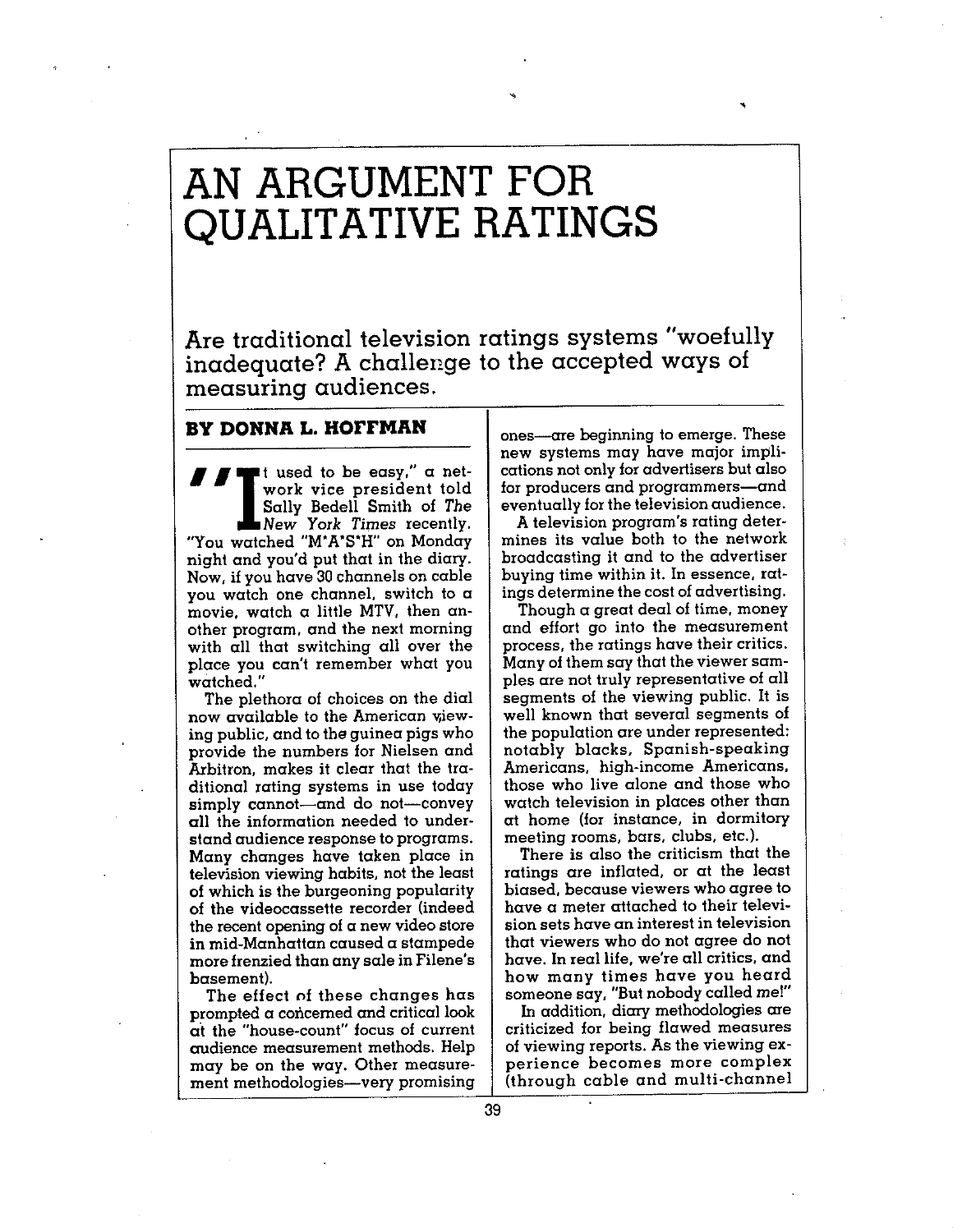choices), the diary task becomes confusing. Forgetting, reporting after viewing has Jong since occurred, and faulty recall are common problems.

Beyond these methodological prob**lems are more serious concerns re~**  garding the substantive drawbacks of the traditional ratings systems. It has been charged that ratings in use today encourage bland programming, overemphasize viewer homogeneity, may lead to premature program cancellation, cause frenetic schedule shuffling and contribute to failing program quality. High ratings, of course, do not necessarily equal high quality. Worse, the fact remains that we really do not know who, if anyone, is viewing when a rating is recorded.

The quantitative ratings and accompanying descriptions of audience composition available today from Nielsen and Arbitron are used in a number of ways by executives in the television and advertising industries to make programming and commercial decisions. A careful analysis of the status of audience measurement reveals that these traditional ratings are woefully inadequate for the task they have been put to.

### **Measuring Attitudes' and Response**

The ratings systems measure levels of channel viewing cross-tabulated by age and sex categories. While this information is unquestionably useful, ii does not provide an assessment of audience *attitudes* toward programs, nor can it be accepted as a substitute for the fine-grained knowledge of how viewers actually behave during the viewing of programs. In other words, ratings do not really **measure audience** *response.* 

A number of methodologies have been proposed over the years for a qualitative assessment of the television audience. These methodologies have arisen in recognition of the fact

that the television audience is not the passive, fully attentive and engaged set of viewers the industry thinks it is.

One such system is TvQ, established in 1958, which operates a nationally-represented panel of I. 200 households that are surveyed by mail. Users of the service are supplied with two pieces of information: I) awareness levels of programs, and 2) audience evaluations of programs on a five-point scale ranging from "poor" to "one of my favorites." TvQ has the two broad uses: I) to uncover new programs that are potential hits but whose ratings are not yet high, and 2) to flag longrunning hits whose "popularity" is declining, even if their ratings are still high.

Currently, none of the methodologies developed for the qualitative assessment of the viewing audience has emerged as an industry standard, in the way the quantitative Nielsen or Arbitron ratings has. This is largely because, until now, the broadcasting and advertising industries believed the ratings could tell them everything they need to know, i.e. "if they watch it, they like it." Along with this is the bias against so-called "soft" data, toward **"hard" numbers.** 

It is important to keep in mind, however, that qualitative measurement systems also result in "hard" numbers; it is just that the numbers describe  $\alpha$  $d$ ifferent aspect of viewing behaviori.e. attitudes toward the program and the viewing experience, rather than how many television sets are tuned in to the program. Nevertheless, the numbers that emerge from the traditional ratings systems are simply trusted more. Consequently, quantitative ratings continue to , dominate advertising and programming deci**sions.** 

Attitudes toward these so-called qualitative ratings systems are beginning to change. Recently, there has been a revived trend toward a more qualitative examination of the viewing audience; an examination that goes

 $\epsilon$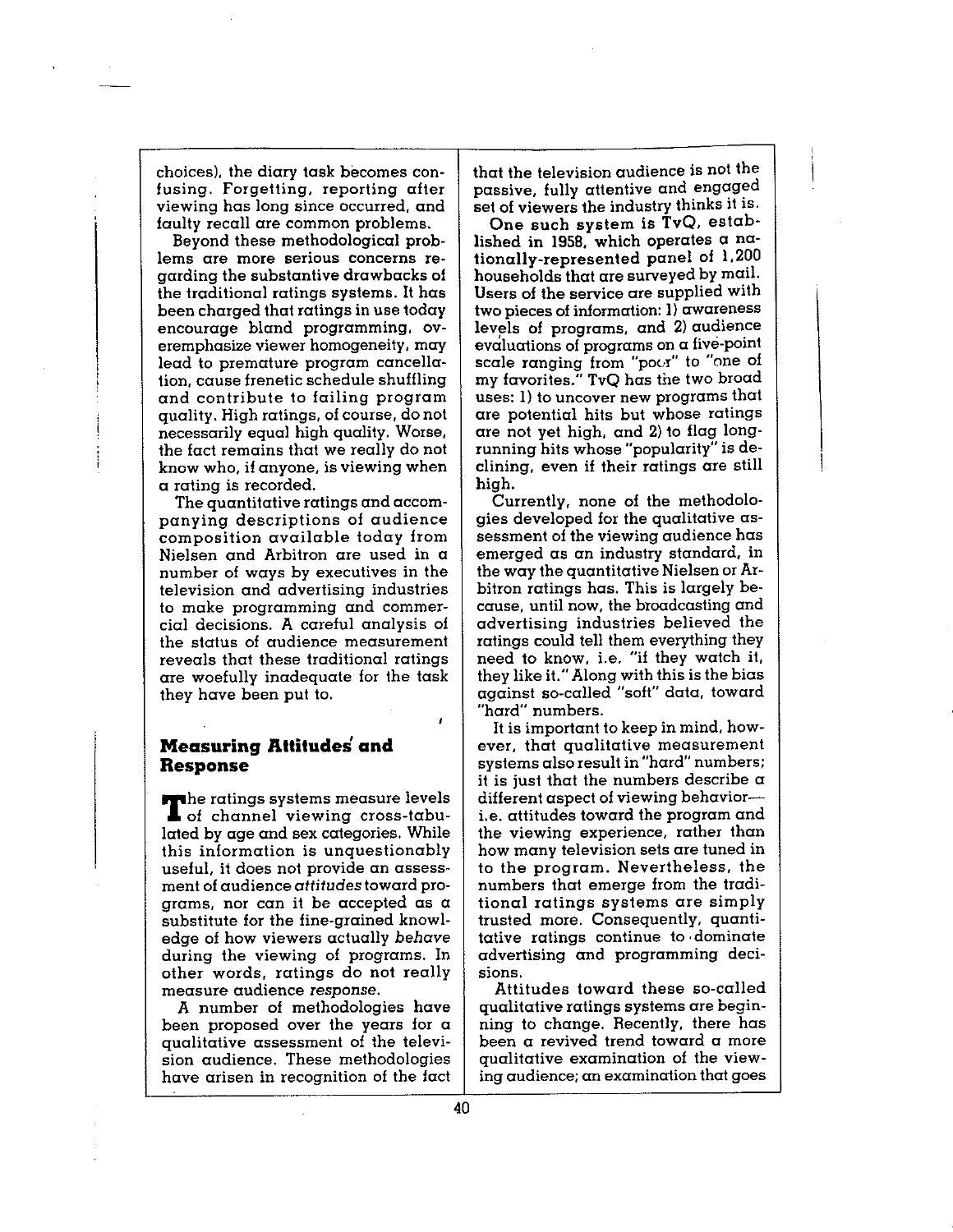beyond house-count description. This trend can be traced, in part, to the emergence of innovative telecommunications technologies available for everyday household use.

By 1990, it is estimated that over 75 percent of the households in the United States will be using at least one of these many new technologies. These  $include cable TV$ , pay  $cable$ , su', scription TV, multipoint distribution systems, direct broadcast by satellite and v.deocassette recorders.

This technology parade threatens television as we now know it. Industry sources suggest that the growth in mass media advertising revenues in this country will come through fragmentation and segmentation of the mass audience. Current network dominance is being challenged as satellites offer alternative means of program dissemination, as increased programming is made available through cable and pay TV, and as tape playback *sys*tems give viewers new freedom in the way in which they select and schedule their viewing. Some experts feel these new technologies will whittle away at network dominance.

Coupled with this is the fact that these qualitative ratings are needed for cable television programs because they do not attract the very large, mass audiences that the network programs do. Therefore, some alternative means of measuring audience response and demonstrating the utility of these pro-· grams as media vehicles is needed. Qualitative ratings may provide the means.

In addition, while the networks are losing audience share, ad rates for time on network programs are going up, up, and away. So, again, there is a need to go beyond the numbers and examine what is really going on out there with the viewers and their television sets.

Hecently, I directed a conference at Columbia University entitled "Beyond Ratings: New Directions in Audience Measurement Research." Sponsored by the Research Program in Telecommunications and Information Policy of the Columbia Business School, the conference brought together over 100 experts from industry and the academic world to discuss the implications of all these changes for the way we measure audience response.

We explored diverse perspectives that included both quantitative and qualitative methodologies. All the approaches we looked at went beyond a numerical and demographic accounting of the television audience by incorporating program attitudes, viewing · behaviors and even product usage information into their measurement schemes. Conference findings were both revealing and exciting.

### **New Viewer Studies**

For example, Television Audience Assessment, Inc., an organization established in 1980 to examine viewing habits in depth, reported on a fascinating new study. The goals of TAA are to construct and test a system of audience measurement based on viewers' qualitative responses to the programs they watch-their attitudes toward the program and behavior engaged in during the program-as compared with the quantitative systems, which really measure only the behavior of the television set (whether it's on or off}, not that of the viewer.

IAA aims to demonstrate to the television industry the utility of this *sys*tem as a supplemental form of program ratings for cable and broadcast television. When combined with the traditional quantitative reports of audience size and composition, these new measures of audience reaction will allow industry executives to make decisions from a more complete information base. Their extensive data base provides information on viewer involvement with programs and commercials and on their selection patterns and behaviors while watching television.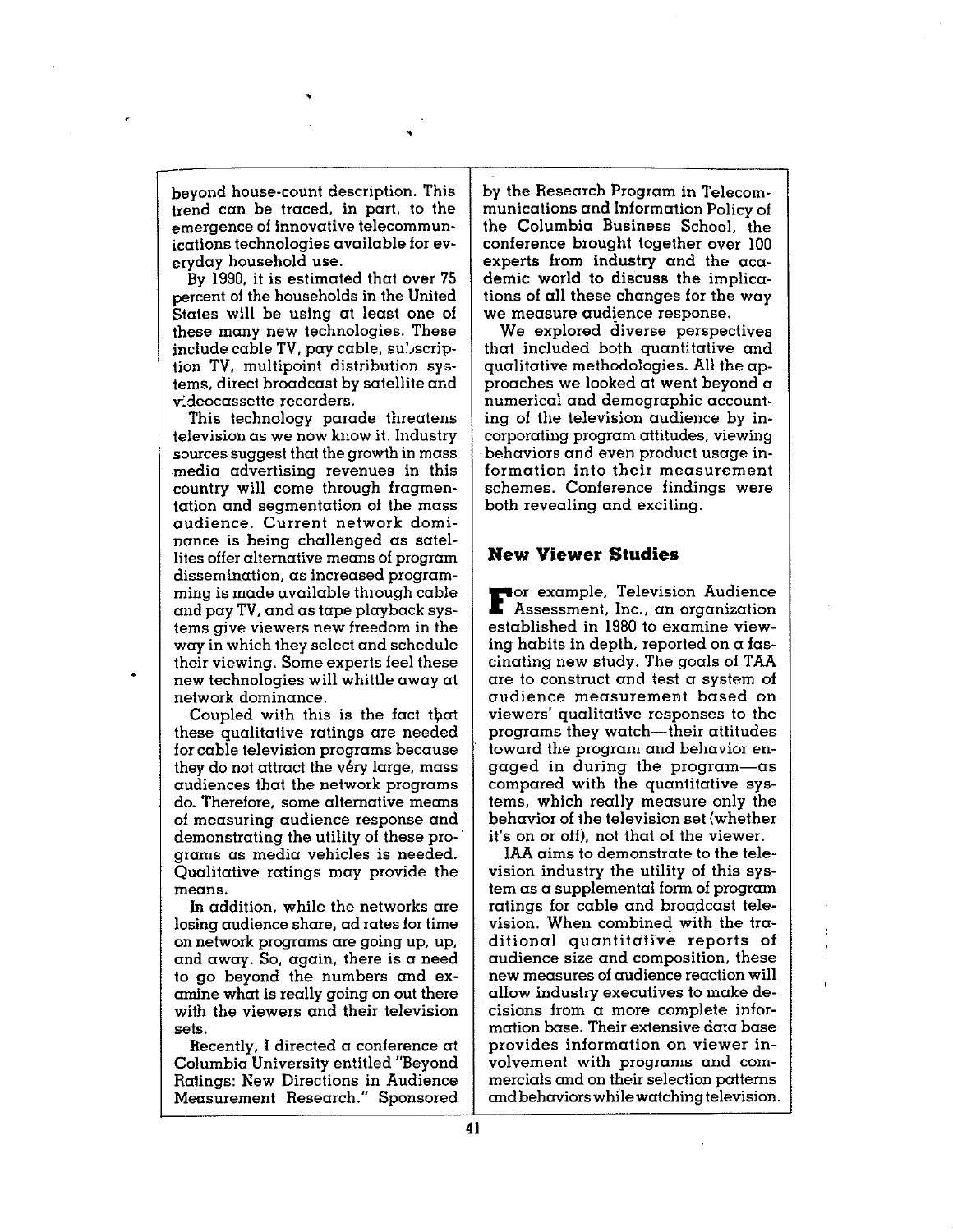The crux of TAA's qualitative rating system are two indexes that measure how enjoyable and involving television programs are. The Program **Ap**peal index measures viewer evaluation of the program's entertainment value and the Program Impact index measures the degree of emotional and intellectual stimulation of the program.

**TAA** intends these two indicators of a program's performance in the marketplace lo supplement, not replace, traditional ratings. They offer a systematic assessment of a program's ability to satisfy and involve its viewers. They believe that what is most striking, from the industry point of view, is what viewers' involvement means for commercial exposure and effec**tiveness.** 

The major findings from TAA's most recent study are that all programs are not equally appealing to the audience and that different programs appeal to different audience subgroups. **TAA**  found that a program's appeal is stable from episode to episode. They found no significant relationship between the size of a program's audience and the Program Appeal index.

With respect to the Program Impact index, **TAA** found it to be most sensitive in discriminating among programs. Not surprisingly, programs high in impact were also high in appeal. One finding that emerged from their work is that viewers are more attentive during viewing of high impact programs. In addition, their findings suggest that programs higher in impact will deliver more of the audience to the commercial message.

Research conducted by TAA demonstrates that viewers involved in a program give more attention to the program and are more likely to stay in the room for a program's commercials. In two separate studies—one of 1,615 viewers in simulated home environments, the other of 3,000 viewers who kept diaries-increased involvement in programs as measured by TAA's Program Impact index was found to be

directly related to a reduction in the number of distracting activities people engaged in while viewing. While **44** percent of the viewers who rated a program they were watching low in Impact were doing something distracting while it was on, only 18 percent of those who rated a program high in Impact were distracted from their viewing by something else.

**TAA** believes that enhanced exposure of the audience to advertising is not the only commercial benefit of programs that are highly involving. Using a special experimental laboratory design, they tested Impact and Appeal indexes for their influence on how viewers perceive commercials. They found that the Impact measure, in particular, was a good predictor of viewers' reactions to  $\alpha$  program's commercial. Viewers, TAA concluded, generally ·find commercials more memorable, likable, credible and persuasive when placed in a show they rate high in Impact than when placed in a show they rate low in Impact.

Daniel Anderson, a psychology professor, and his colleagues at the University of Massachusetts have also been conducting some extraordinary **"online" research on television view**ing. They installed time-lapse video cameras into the homes of 100 families from the Springfield, Massachusetts metropolitan area for ten days.

One video frame was recorded each 1.2 seconds that the television set was on, or at a ratio of 36 hours of real time to one hour of tape time. The camera that shot the viewing area was equipped with a wide-angle lens with auto-servo iris that allowed it to record in widely varying light levels encountered in homes. The equipment automatically began recording when the television set was turned on and stopped recording when it was turned off. Over a 20-month period, about 4,600 hours of recording were obtained this way.

Anderson's analyses of home viewing behavior have led him and his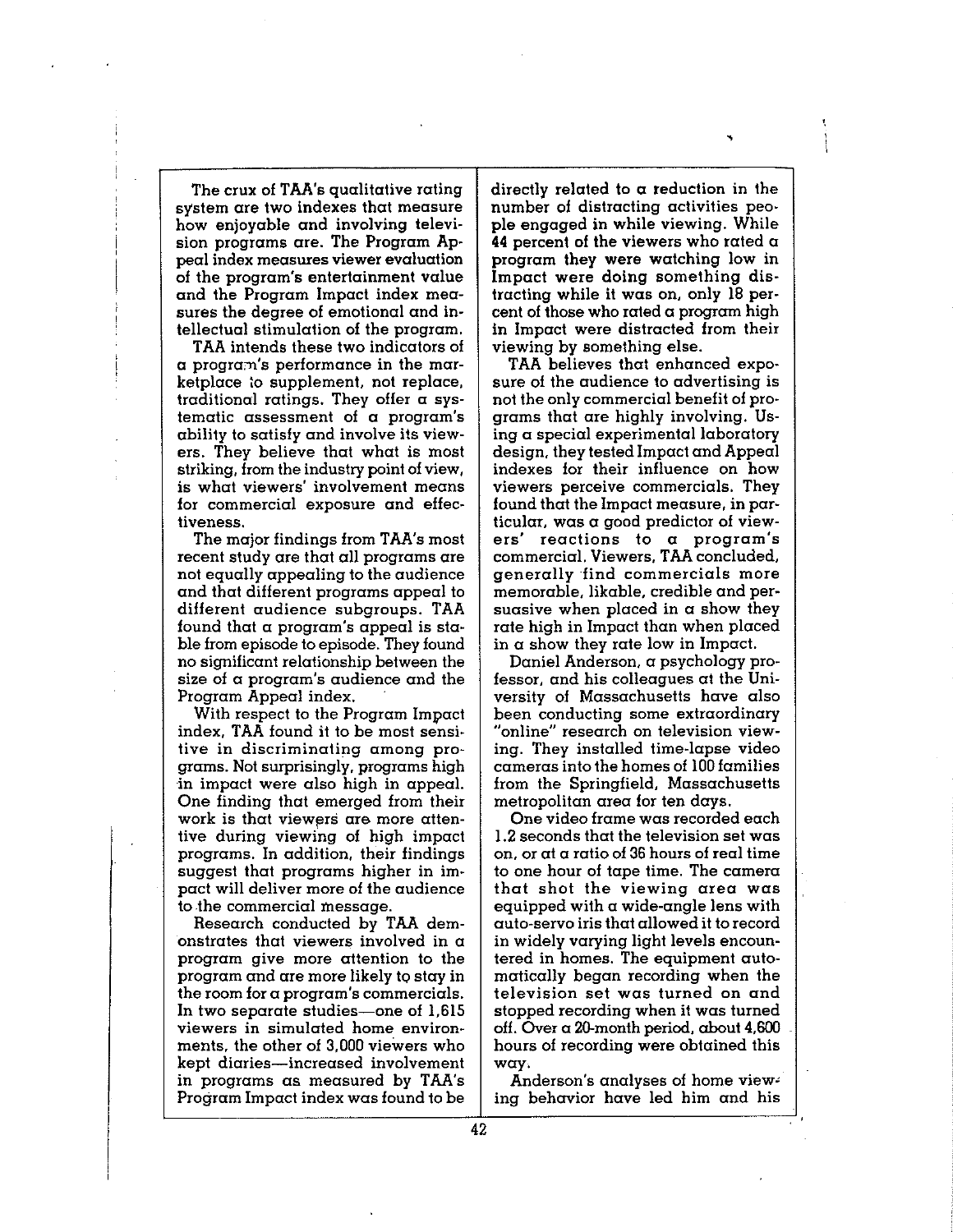colleagues to develop a new theory of TV viewing suggesting a number of principles that describe visual attention to television. They have shown that visual pauses are maintained in part by viewers' tendency to timeshare television viewing with concurrent activities.

### **Content and Involvement**

During the pauses, viewers tend to monitor the audio, signaling interesting or entertaining content. When the viewer detects a cue, he or she looks at the TV; certain cues, however, may predict uninteresting content and may actually inhibit looking at the TV. Once a viewer is looking at the TV, visual attention is maintained by the viewers' relatively active involvement with the content. Anderson believes that these principles can account for the flow of visual attention to televi**sion.** 

**A** final principle, "attentional inertia," says that the shifts in attention are not accomplished instantaneously, despite the frequent shifts in looking to and away from the television screen. Instead, the phenomenon of attentional inertia indicates that' it may take from 15 to 20 seconds for attention to build. When it is complete, the viewer is resistant to external distraction and will tend to pay attention across major changes in content (like commercials) which might otherwise shift attention away from the televi**sion set.** 

In my own work, using the TAA data base collected in Springfield, I discovered that *Program Impact* actually consists of two dimensions: an intellectual and an emotional component. The results indicate that programs drawing smaller audiences tend to be judged higher in intellectual impact than programs drawing larger audiences. In essence, most viewers tend to shun intellectually demanding viewing.

The somewhat curious result was observed that *the size* of a program's *audience is inversely related* to *the appreciation viewers have* for *it.* Though there were only  $\alpha$  limited number of television programs in the sample, support for the reliability of the result comes from another, independent source. Researchers in the United Kingdom also observed a negative relationship between audience size and audience enjoyment. They classified programs into two types, information and entertainment, and found that when these programs are lumped together the correlation between audience appreciation and audience size is negative.

Anderson's work complements TAA's work and my work by showing that  $\alpha$ viewer in reasonable proximity to the television set does not guarantee an attentive viewer. The Program *Impact*  and *Program Appeal* indexes can help show when viewers are more likely to pay attention to the program, and consequently, to the commercials embedded within the program.

So what are the implications of all these developments for television viewers and the television industry alike? To the extent that qualitative ratings systems are implemented as *a*  supplemental source of information, then we might expect to see: Qualitative ratings systems as aids to develop, select, and schedule programs and to assist in promotional decisions.

Rather than just trying to develop shows that go for high ratings, programmers can develop shows that go for high-impact scores. Programs can be developed on the basis of whether they tap the intellectual or emotional dimension, or perhaps both. In fact, it may, as John J. O'Connor recently suggested in *The New York Times,* be "time to leave the endless calculations ·of data banks and to return to the more durable stadards of common sense and the perhaps indefinable but unmistakable element of adventurous good taste."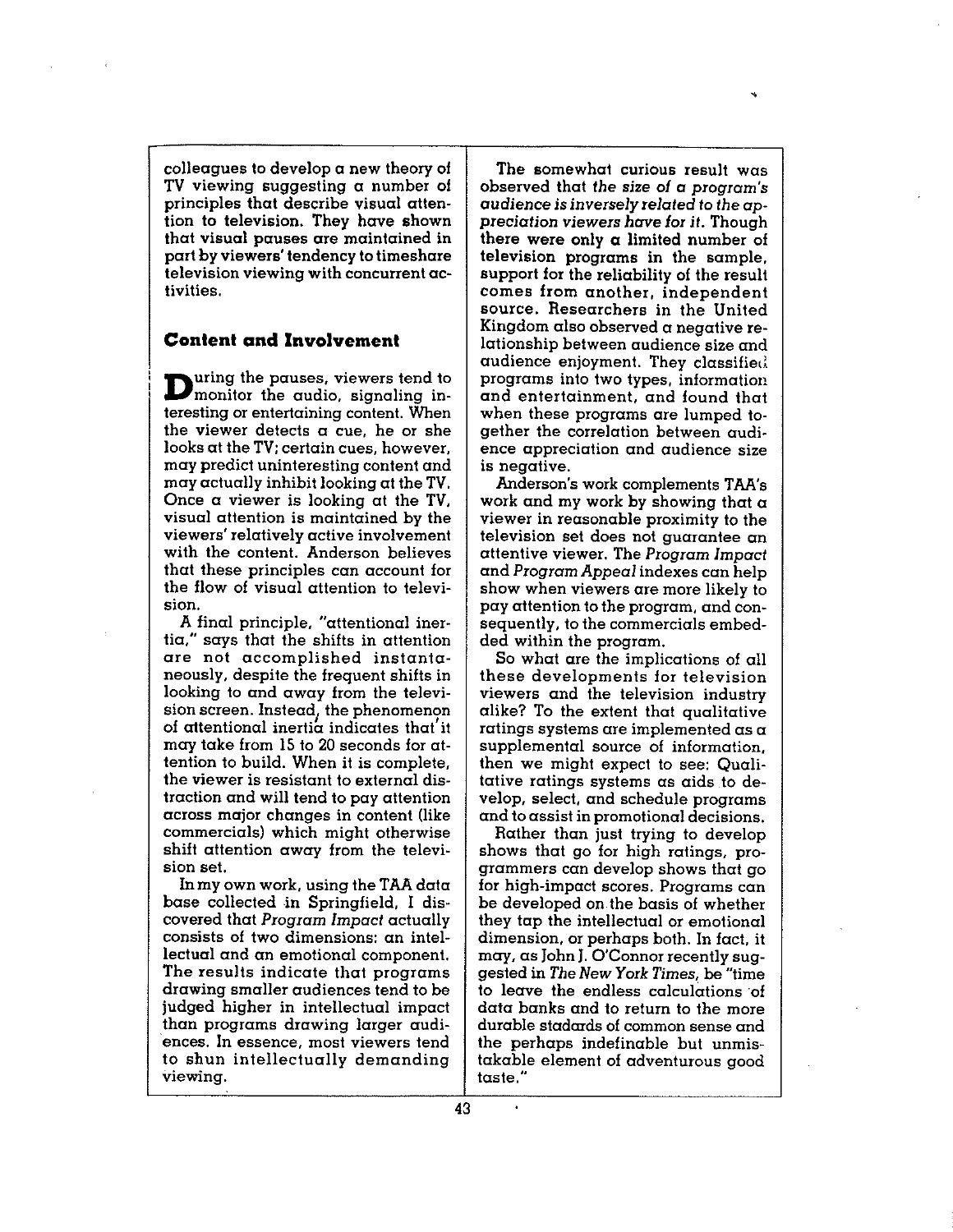### **romise and Potential**

Since research is beginning to in-<br>dicate that quality programs may have a bigger pay-off in terms of the advertisement within the show, then it is in everyone's best interest to develop programs which involve viewers. We need only witness the commercial success of such high affective-impact shows as *Dallas, Fal*con Crest and Knots Landing and high cognitive-impact shows like 60 Min*utes* to see this.

Audiences respond to the programs that they watch. They have attitudes toward the program and they engage in behaviors during viewing of the program. The traditional ratings in use today do not take this information about audience diversity into account. II these attitudes and behaviors differ systemically for programs with similar ratings, then we are losing information by not attending to these differences.

The promise and potential of qualitative ratings are inspiring, to say the least. At long last we may have found effective relief for the harrassed program executive who must program against tough competition. At long last he or she may not have to reach for the lowest common denominator but, instead, should be able to program for a discriminating audience lhcit will also respond to an advertiser's message. When qualitative ratings in media and programming decisions become routine-and more than simply supplemental descriptors of viewing behavior-I firmly believe that the audience, in the last analysis, wUJ be the beneficiary. The time has come for *a*  change.

Donna L. Hoffman is an assistant professor of **marketing ttt Columbia Busin&ss \$ch()ol. Her re,**  search interests include audience response measurement, advertising effectiveness, and the graphical representation of data in marketing **reaearc:h,** 

ŧ

44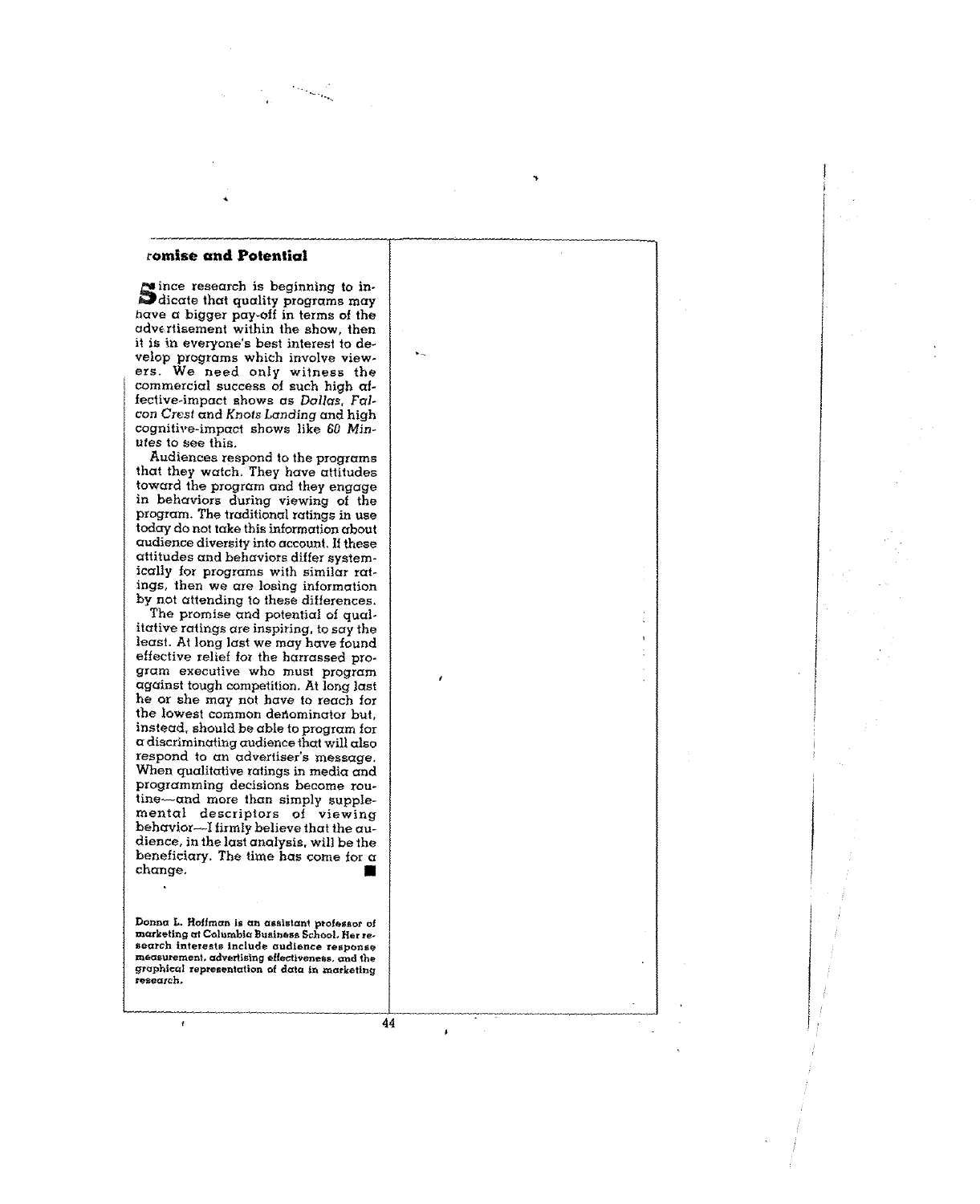## **Promise and Pote'hlial**

Since research is beginning to in-<br>Sdicate that quality programs may have a bigger pay-off in terms of the advertisement within the show, then it is in everyone's best interest to develop programs which involve viewers. We need only witness the commercial success of such high affective-impact shows as Dal/as, falcon Crest and *Knots* Landing and high cognitive-impact shows like 60 Min*utes* to see this.

Audiences respond to the programs that they watch. They have attitudes toward the program and they engage in behaviors during viewing of the program. The traditional ratings in use today do not take this information about audience diversity into account. If these attitudes and behaviors differ systemically for programs with similar ratings, then we are losing information by not attending to these differences.

The promise and potential of qualitative ratings are inspiring, to say the least. At Jong last we may have found effective relief for the harrassed program executive who must program against tough competition. At long last , he or she may not have to reach for the lowest common denominator but, instead, should be able to program for a discriminating audience that will also respond to an advertiser's message. When qualitative ratings in media and programming decisions become rou $time$ —and more than simply supplemental descriptors of viewing  $behavior—I firmly believe that the  $au$$ dience, in the last analysis, will be the beneficiary. The time has come for  $\alpha$ change.

**Donna L. Hoffman is an assistant professor of marketing at Columbia Business School. Her research interests include audience response measurement. advertising effectiveness, and the graphical representation of data in marketing research.**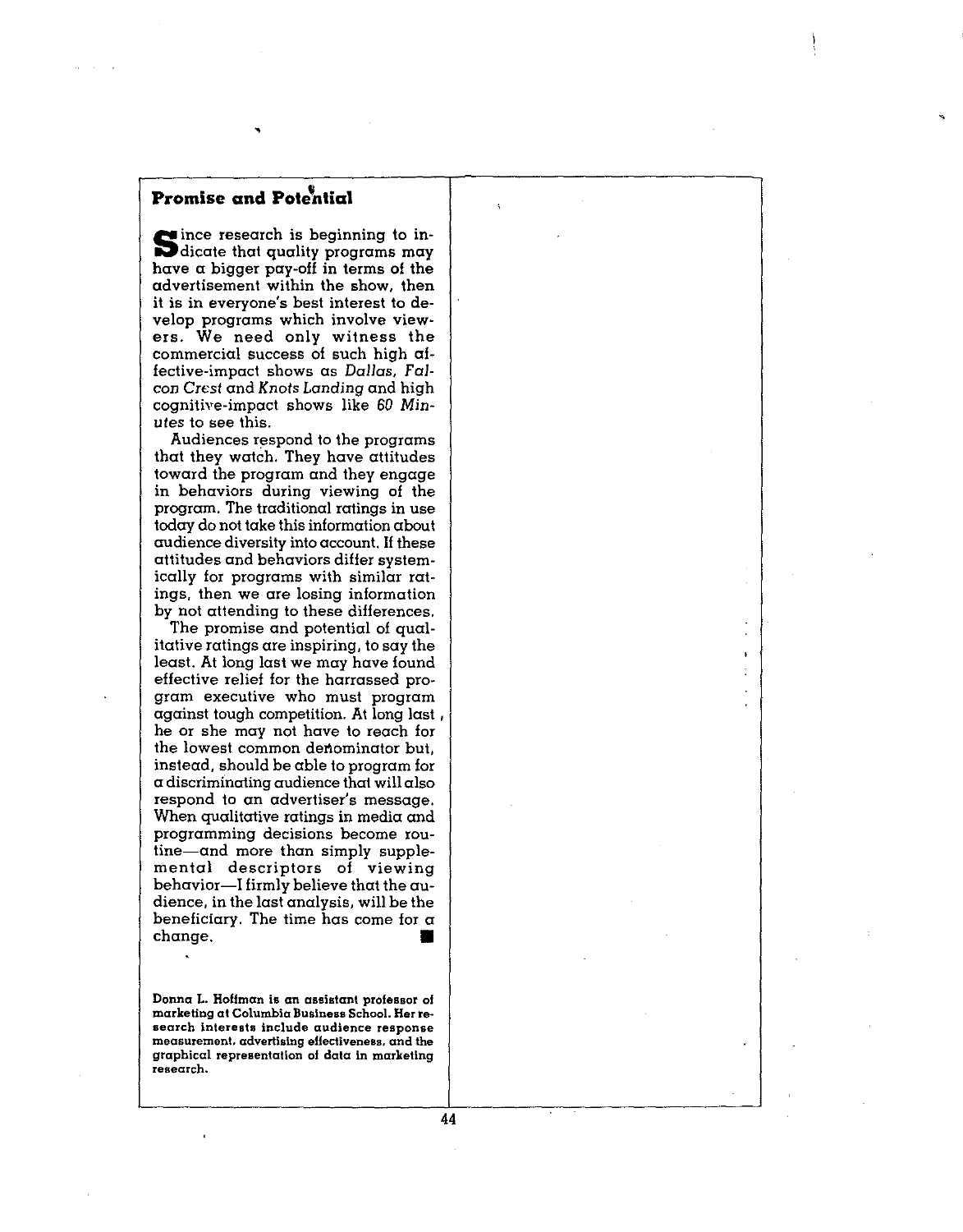# **AN ARGUMENT FOR QUALITATIVE RATINGS**

**Are traditional television ratings systems "woefully inadequate? A challenge to the accepted ways of measuring audiences.** 

### **BY DONNA L. HOFFMAN**

I **I**I used to be easy," a network vice president told Sally Bedell Smith of The New York Times recently. "You watched "M'A'S'H" on Monday night and you'd put that in the diary. Now, ii you have 30 channels on cable you watch one channel, switch to a movie, watch a little MTV, then another program, and the next morning with all that switching all over the place you can't remember what you watched."

The plethora of choices on the dial now available to the American viewing public, and to the guinea pigs who provide the numbers for Nielsen and Arbitron, makes ii clear that the traditional rating systems in use today simply cannot-and do not-convey all the information needed to understand audience response to programs. Many changes have taken place in television viewing habits, not the least of which is the burgeoning popularity of the videocassette recorder (indeed the recent opening of  $\alpha$  new video store in mid-Manhattan caused a stampede more frenzied than any sale in Filene's basement).

The effect of these changes has prompted a concerned and critical look  $at$  the "house-count" focus of current audience measurement methods. Help may be on the way. Other measurement methodologies-very promising

 $ones$ —are beginning to emerge. These new systems may have major implications not only for advertisers but also for producers and programmers-and eventually for the television audience.

A television program's rating determines its value both to the network broadcasting ii and to the advertiser buying time within it. In essence, ratings determine the cost of advertising.

Though a great deal of time, money and effort go into the measurement process, the ratings have their critics. Many of them say that the viewer samples are not truly representative of all segments of the viewing public. It is well known that several segments of the population are under represented: notably blacks, Spanish-speaking Americans, high-income Americans, those who live alone and those who watch television in places other than at home (for instance, in dormitory meeting rooms, bars, clubs, etc.).

There is also the criticism that the ratings are inflated, or at the least biased, because viewers who agree to have a meter attached to their television sets have an interest in television that viewers who do not agree do not have. In real life, we're all critics, and how many times have you heard someone say, "But nobody called me!"

In addition, diary methodologies are criticized for being flawed measures of viewing reports. As the viewing experience becomes more complex (through cable and multi-channel

è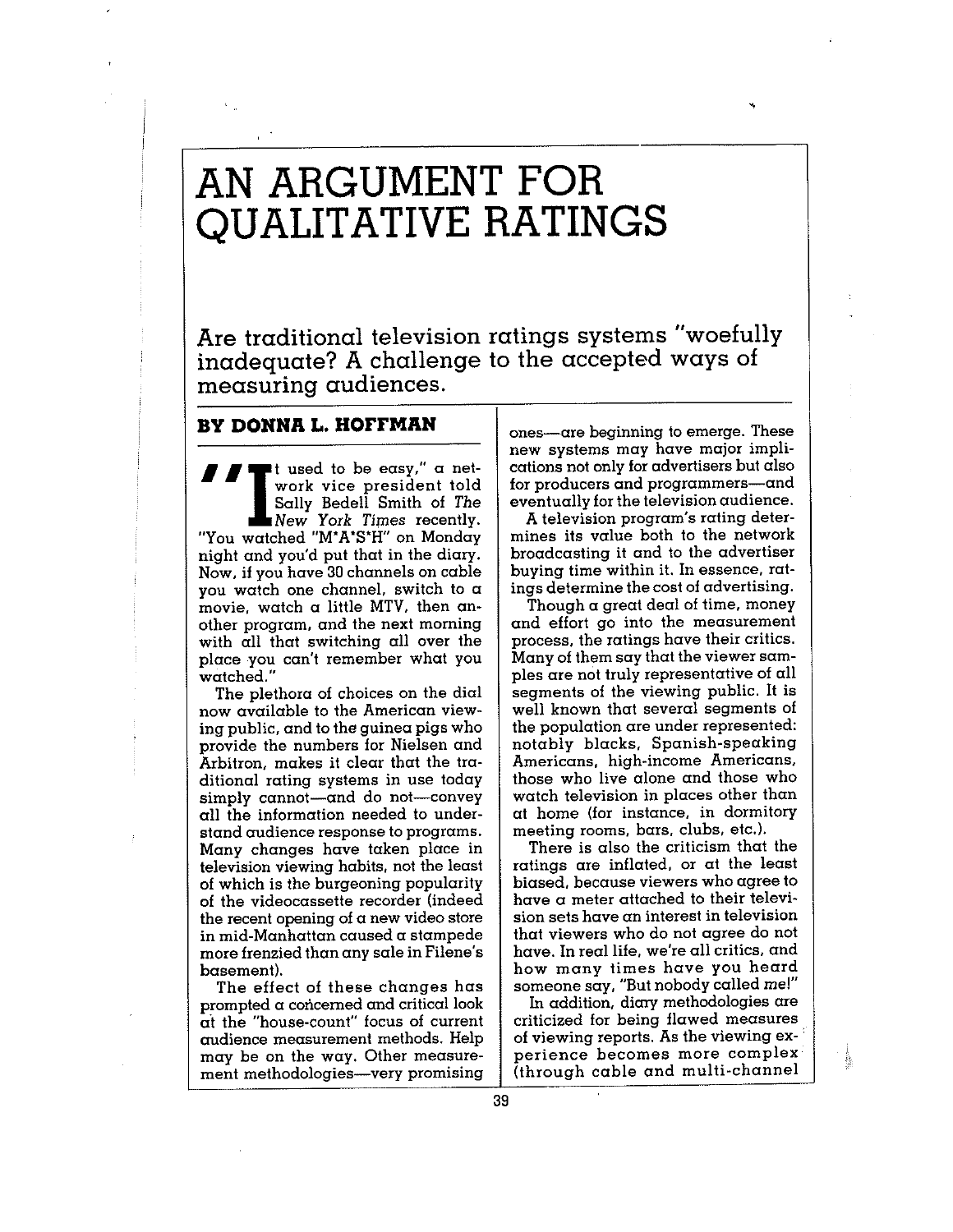choices), the diary task becomes confusing, Forgetting, reporting after **viewing has long since occurred, and**  faulty recall are common problems,

Beyond these methodological prob**lems are more serious concerns re**garding the substantive drawbacks of the traditional ratings systems. It has been charged that ratings in use today encourage bland programming, overemphasize viewer homogeneity, may lead to premature program cancellation, cause frenetic schedule shuffling and contribute to failing program quality. High ratings, of course, do not necessarily equal high quality, Worse, the fact remains that we really do not know who, if anyone, is viewing when a rating is recorded,

The quantitative ratings and accompanying descriptions of audience composition available today from Nielsen and Arbitron are used in a number of ways by executives in the television and advertising industries to make programming and commercial decisions. A careful analysis of the status of audience measurement reveals that these traditional ratings are woefully inadequate for the task they have been put to.

### **Measuring Attitudes' and Response**

The ratings systems measure levels of channel viewing cross-tabulated by age and sex categories. While this information is unquestionably useful, it does not provide an assessment of audience *attitudes* toward programs, nor can it be accepted as a substitute for the fine-grained knowledge of how viewers actually *behave*  during the viewing of programs. In other words, ratings do not really **measure audience** *response.* 

A number of methodologies *have*  been proposed over the years for a qualitative assessment of the television audience. These methodologies have arisen in recognition of the fact

that the television audience is not the passive, fully attentive and engaged set of viewers the industry thinks it is.

One such system is TvQ, established in 1958, which operates a nationally-represented panel of l. 200 households that are surveyed by mail. Users of the service are supplied with two pieces of information: !) awareness levels of programs, and 2) audience evaluations of programs on a five-point scale ranging from "poor" to "one of my favorites." TvQ has the two broad uses: I) to uncover new programs that are potential hits but whose ratings are not yet high, and 2) to flag longrunning hits whose "popularity" is declining, even if their ratings are still high.

Currently, none of the methodologies developed for the qualitative assessment of the viewing audience has emerged as an industry standard, in the way the quantitative Nielsen or Arbitron ratings has. This is largely because, until now, the broadcasting and advertising industries believed the ratings could tell them everything they need to know, i.e. "if they watch it, they like it." Along with this is the bias against so-called "soft" data, toward **''hard" numbers.** 

It is important to keep in mind, however, that qualitative measurement systems also result in "hard" numbers; it is just that the numbers describe  $\alpha$ different aspect of viewing behaviori.e. attitudes toward the program and the viewing experience, rather than how many television sets are tuned in to the program. Nevertheless, the numbers that emerge from the traditional ratings systems are simply trusted more. Consequently, quantitative ratings continue to dominate advertising and programming deci**sions.** 

Attitudes toward these so-called qualitative ratings systems are beginning to change. Recently, there has been a revived trend toward a more qualitative examination of the viewing audience; an examination that goes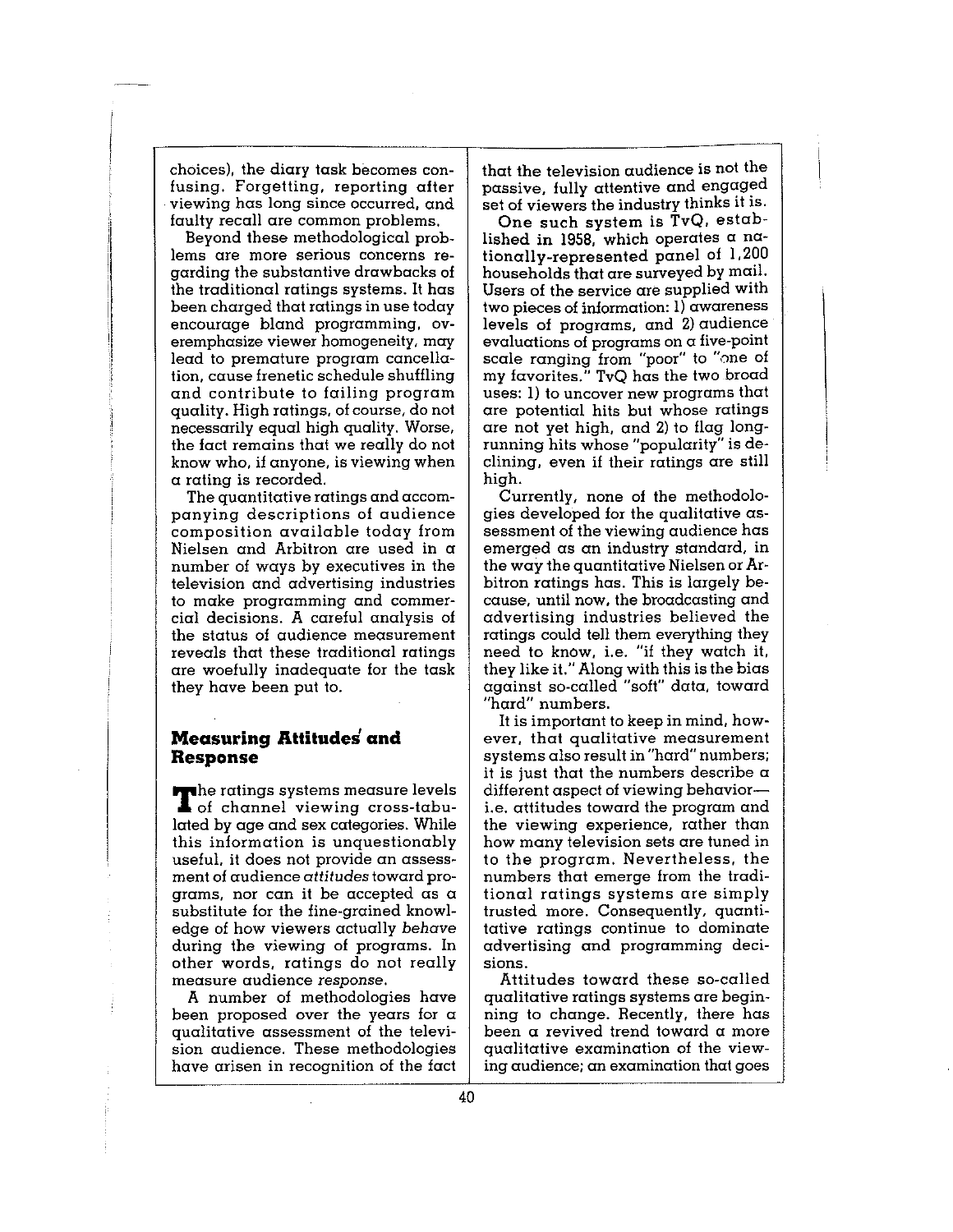beyond house-count description. This trend can be traced, in part, to the emergence of innovative telecommunications technologies available for everyday household use.

r

 $\ddot{\phantom{0}}$ 

By 1990, it is estimated that over 75 percent of the households in the United States will be using at least one of these many new technologies. These include cable TV, pay cable, sul, scription TV, multipoint distribution systems, direct broadcast by satellite and videocassette recorders.

This technology parade threatens television as we now know it. Industry sources suggest that the growth in mass media advertising revenues in this country will come through fragmentation and segmentation of the mass audience. Current network dominance is being challenged as satellites offer alternative means of program **dissemination, as increased program**ming is made available through cable and pay TV, and as tape playback systems give viewers new freedom in the way in which they select and schedule their viewing. Some experts feel these new technologies will whittle away at network dominance.

Coupled with this is the fact that these qualitative ratings are needed for cable television programs because they do not attract the very large, mass audiences that the network programs do. Therefore, some alternative means of measuring audience response and demonstrating the utility of these pro-· grams as media vehicles is needed. Qualitative ratings may provide the **means.** 

In addition, while the networks are losing audience share, ad rates for time on network programs are going up, up, and away. So, again, there is a need to go beyond the numbers and examine what is really going on out there with the viewers and their television sets.

Recently, I directed a conference at Columbia University entitled "Beyond Ratings: New Directions in Audience Measurement Research." Sponsored by the Research Program in Telecommunications and Information Policy of the Columbia Business School, the conference brought together over 100 experts from industry and the academic world to discuss the implications of all these changes for the way **we measure audience response.** 

We explored diverse perspectives that included both quantitative and qualitative methodologies. All the approaches we looked at went beyond a numerical and demographic accounting of the television audience by incorporating program attitudes, viewing behaviors and even product usage information into their measurement schemes. Conference findings were both revealing and exciting.

### **New Viewer Studies**

For example, Television Audience Assessment, Inc., an organization established in 1980 to examine viewing habits in depth, reported on  $\alpha$  fascinating new study. The goals of TAA are to construct and test a system of audience measuremeat based on viewers' qualitative responses to the programs they watch-their attitudes toward the program and behavior engaged in during the program- $-\alpha s$ compared with the quantitative systems, which really measure only the behavior of the television set (whether it's on or off), not that of the viewer.

!AA aims to demonstrate to the television industry the utility of this system as a supplemental form of program ratings for cable and broadcast television. When combined with the traditional quantitative reports of audience size and composition, these **new measures of audience reaction will**  allow industry executives to make de**cisions from a more complete infor**mation base. Their extensive data base **provides information on viewer in**volvement with programs and commercials and on their selection patterns and behaviors while watching television.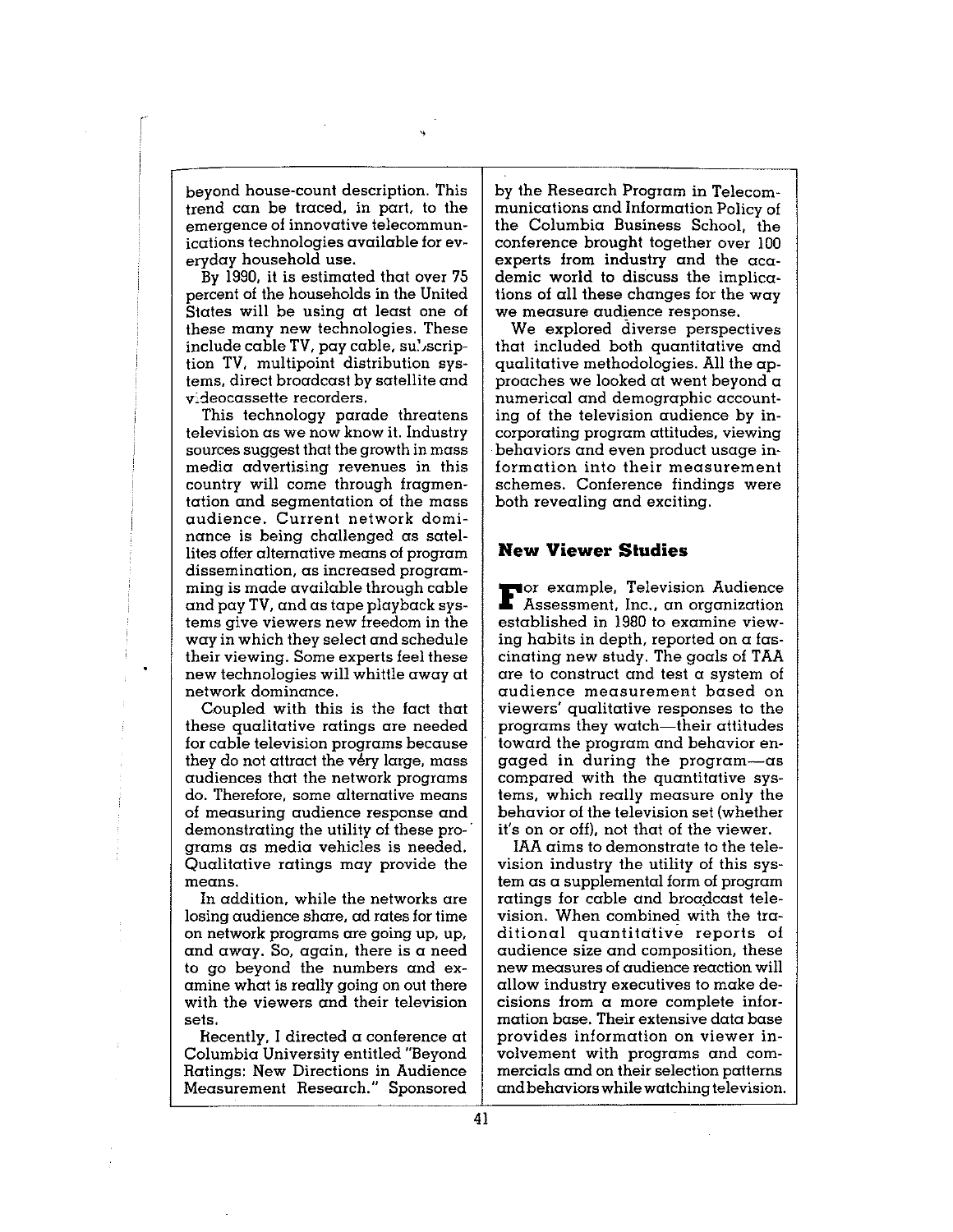The crux of TAA's qualitative rating system are two indexes that measure how enjoyable and involving television programs are. The Program Appeal index measures viewer evaluation of the program's entertainment value and the Program Impact index measures the degree of emotional and intellectual stimulation of the program.

TAA intends these two indicators of a program's performance in the marketplace to supplement, not replace, traditional ratings. They offer a systematic assessment of a program's ability to satisfy and involve its viewers. They believe that what is most striking, from the industry point of view, is what viewers' involvement means for commercial exposure and effec**tiveness.** 

The major findings from TAA's most recent study are that all programs are not equally appealing to the audience and that different programs appeal to different audience subgroups. TAA found that a program's appeal is stable from episode to episode. They found no significant relationship between the size of a program's audience and the Program Appeal index.

With respect to the Program Impact index, TAA found it to be most sensitive in discriminating among programs. Not surprisingly, programs high in impact were also high in appeal. One finding that emerged from their work is that viewers are more attentive during viewing of high impact programs. In addition, their findings suggest that programs higher in impact **will** deliver more of the audience to the commercial message.

- B

Research conducted by **TAA** demonstrates that viewers involved in a program give more attention to the program and are more likely to stay in the room for a program's commercials. In two separate studies-one of 1,615 **viewers in simulated home environ**ments, the other of 3,000 viewers who kept diaries-increased involvement in programs as measured by TAA's Program Impact index was found to be

directly related to a reduction in the number of distracting activities people engaged in while viewing. While **44** percent of the viewers who rated a program they were watching low in Impact were doing something distracting while it was on, only 18 percent of those who rated a program high in Impact were distracted from their viewing by something else.

**TAA** believes that enhanced exposure of the audience to advertising is not the only commercial benefit of programs that are highly involving. Using a special experimental laboratory design, they tested Impact and Appeal indexes for their influence on how viewers perceive commercials. They found that the Impact measure, in particular, was a good predictor of view**ers' reactions to a program's**  commercial. Viewers, TAA concluded generally find commercials more memorable, likable, credible and persuasive when placed in  $\alpha$  show they rate high in Impact than when placed in  $\alpha$  show they rate low in Impact.

Daniel Anderson, a psychology professor, and his colleagues at the University of Massachusetts have also been conducting some extraordinary "online" research on television viewing. They installed time-lapse video cameras into the homes of 100 families from the Springfield, Massachusetts metropolitan area for ten days.

One video frame was recorded each 1. 2 seconds that the television set was on, or at a ratio of 36 hours of real time to one hour of tape time. The camera that shot the viewing area was equipped with a wide-angle lens with auto-servo iris that allowed it to record in widely varying light levels encountered in homes. The equipment automatically began recording when the television set was turned on and stopped recording when it was turned off. Over a 20-month period, about 4,600 hours of recording were obtained this way.

Anderson's analyses of home view' ing behavior have led him and his